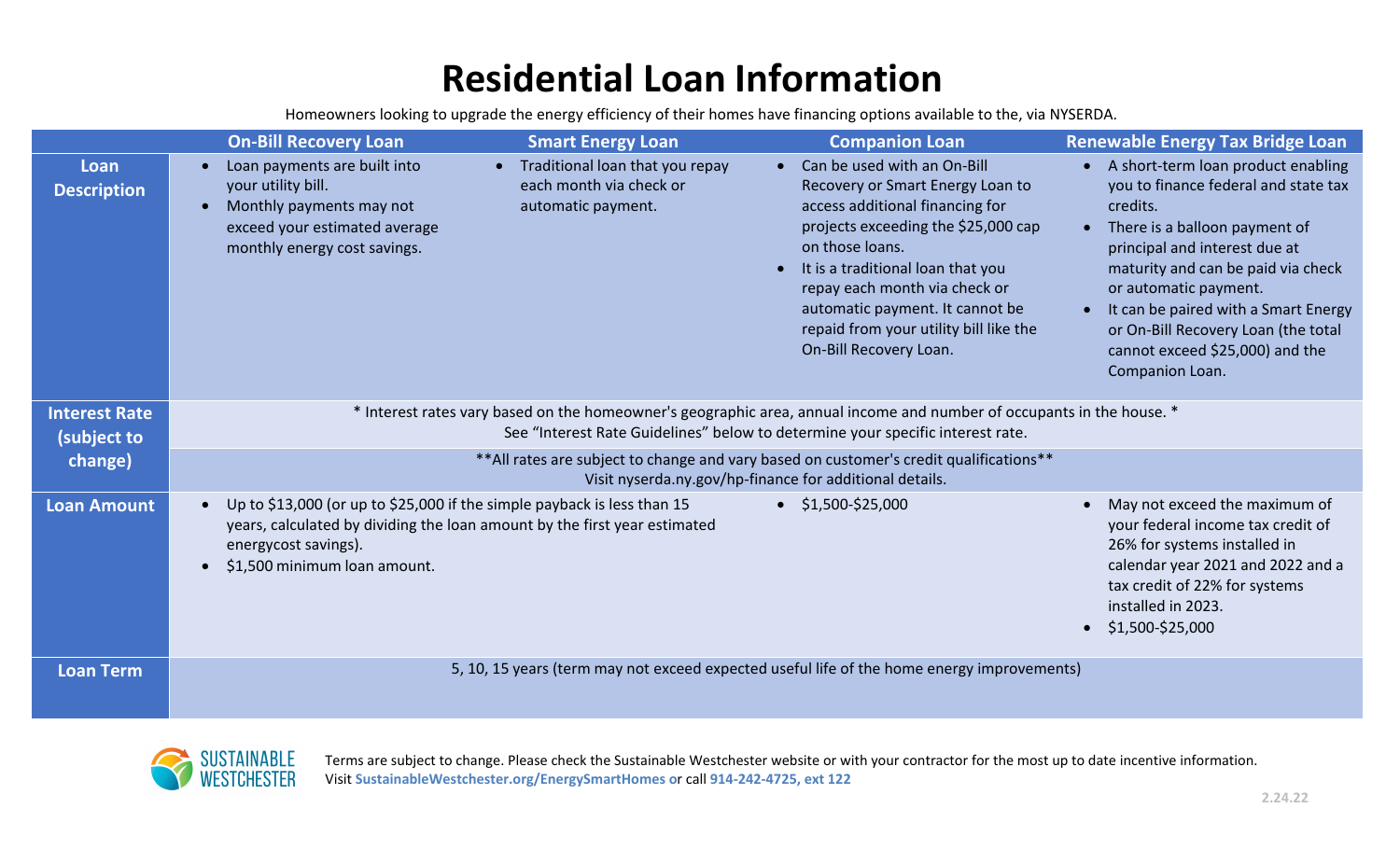|                                  | <b>On-Bill Recovery Loan</b>                                                                                                                                                                                                                                                                                                                                                                                                                                                                                                                                                                                                                                                                                                  | <b>Smart Energy Loan</b>                                                                                                                                                                                                                                                                                                                                                                                                                                                                                                                          | <b>Companion Loan</b>                                                                                                                       | <b>Renewable Energy Tax Bridge Loan</b> |
|----------------------------------|-------------------------------------------------------------------------------------------------------------------------------------------------------------------------------------------------------------------------------------------------------------------------------------------------------------------------------------------------------------------------------------------------------------------------------------------------------------------------------------------------------------------------------------------------------------------------------------------------------------------------------------------------------------------------------------------------------------------------------|---------------------------------------------------------------------------------------------------------------------------------------------------------------------------------------------------------------------------------------------------------------------------------------------------------------------------------------------------------------------------------------------------------------------------------------------------------------------------------------------------------------------------------------------------|---------------------------------------------------------------------------------------------------------------------------------------------|-----------------------------------------|
| <b>Repayment</b><br><b>Terms</b> | Repayments added to borrower's<br>utility bill as a NYSERDA Loan<br>Installment charge.<br>If utility service is terminated or<br>suspended, borrower will be<br>billed directly by NYSERDA's loan<br>servicer.<br>If the loan obligation is not fully<br>satisfied prior to the sale of the<br>home, the borrower must<br>provide notice to the purchaser;<br>is responsible for amount billed<br>by the utility up to the date of<br>transfer; and with agreement<br>from the buyer, can transfer the<br>remaining monthly payments to<br>the new utility account holder.<br>Non-payment of utility charges<br>may result in termination of<br>service; non-payment of the loan<br>obligation may result in a<br>judgement. | Repayments made directly to<br>$\bullet$<br>NYSERDA's loan servicer via<br>monthly statement billing or<br>automatic bank withdrawal<br>(ACH).<br>If home is sold or transferred,<br>$\bullet$<br>borrower is responsible for the<br>outstanding balance of the loan<br>which cannot be assigned.<br>Non-payment of the loan<br>obligation may result in a<br>judgement; NYSERDA is<br>authorized under State law to<br>certify amounts past due for<br>collection by offset from<br>income tax refunds and other<br>payments due from the State. | Repayments made directly to<br>$\bullet$<br>NYSERDA's loan servicer via<br>monthly statement billing or<br>automatic bank withdrawal (ACH). |                                         |

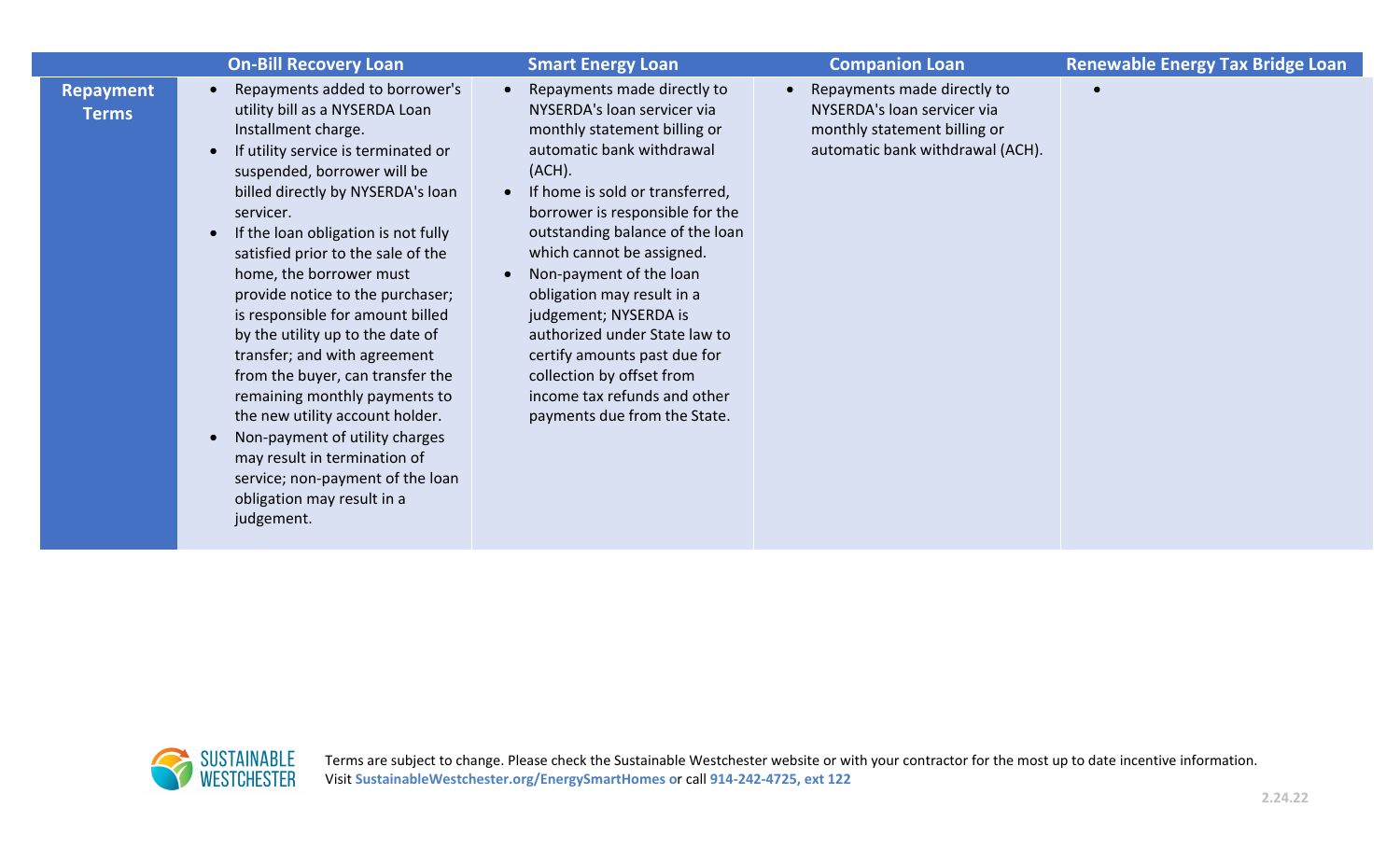## **Borrower Eligibility**

- Borrower (or co-borrower) must own the home and be named on the utility account of a participating utility: Central Hudson, Con Edison, PSEG-Long Island, National Grid (upstate customers only), New York State Electric and Gas Corporation, Orange & Rockland Utilities, or Rochester Gas and Electric. (PSEG-Long Island customers who are on bi-monthly billing will be changed to monthly billing when the approved loan installment charge is placed on their bill.)
- A title company under contract with NYSERDA will search public records to verify ownership of the property.
- At least one borrower must be an individual, but a legal entity may be included as a co-borrower. Additional credit approval criteria apply.
- Borrower (or co-borrower) must own the home, or lease or manage the residential building, and be an authorized representative of the owner.
- At least one borrower must be an individual, but a legal entity may be included as a coborrower. Additional credit approval criteria apply.
- Must utilize the \$25,000 On-Bill Recover and Smart Energy Loan before being eligible for Companion Loan.
- Borrower must own the home or be an authorized representative of the property owner.
- Allows borrower to finance federal and state tax credits on renewable energy system products geothermal.
- Borrower must own the home or be an authorized representative of the property owner.
- Can be paired with a Smart Energy or On-Bill Recovery Loan (total cannot exceed \$25,000) and a Companion Loan.

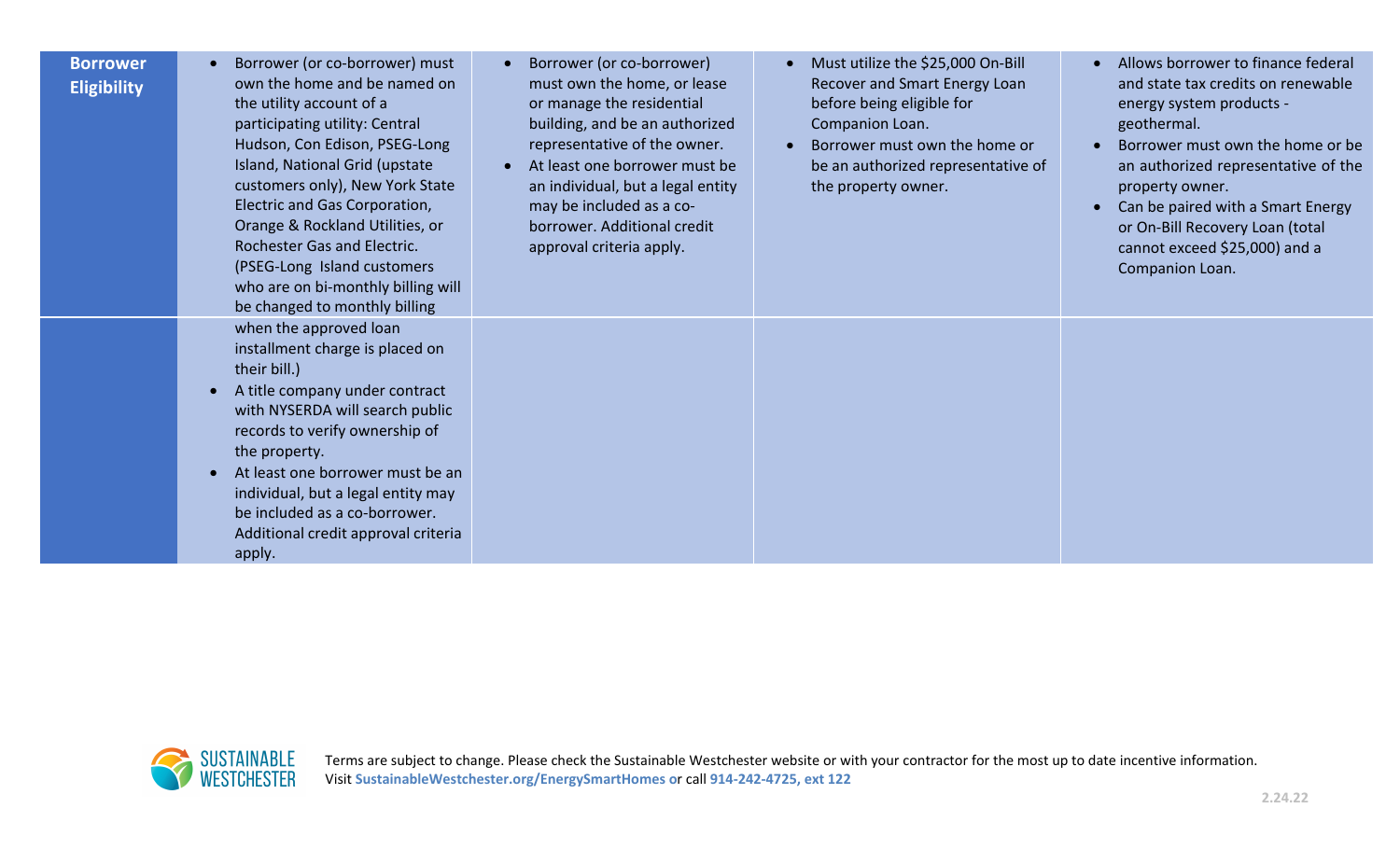| <b>Eligible Home</b><br><b>Energy</b><br><b>Improvements</b> | Eligible home energy improvements made to a residential building (1-4<br>units) by a participating contractor.<br>Improvements may include ancillary "healthy and safety" measures that<br>are not exceed 15% of the total cost of eligible improvements or a<br>maximum of \$2,000.<br>For a list of eligible energy improvements, visit<br>nyserda.ny.gov/media/Files/EERP/Residential/Programs/Existing-Home-<br>Renovations/eligible-energy-improbements.pdf |                                                                                                                                                                                                                                                                                                         |
|--------------------------------------------------------------|------------------------------------------------------------------------------------------------------------------------------------------------------------------------------------------------------------------------------------------------------------------------------------------------------------------------------------------------------------------------------------------------------------------------------------------------------------------|---------------------------------------------------------------------------------------------------------------------------------------------------------------------------------------------------------------------------------------------------------------------------------------------------------|
| <b>Cost</b><br><b>Effectiveness</b><br><b>Requirements</b>   | Monthly payment may not<br>exceed 1/12th of the estimated<br>average annual energy cost<br>savings from the improvements<br>over the loan term.<br>$-OR -$                                                                                                                                                                                                                                                                                                       | Pre-qualified eligible home<br>energy improvements are at<br>least 85% of the total loan<br>amount.<br>Estimated energy cost savings<br>over the anticipated life of all<br>eligible home energy<br>improvements must be at least<br>80% of the total principal and<br>interest to be paid on the loan. |
| <b>Fees</b>                                                  | \$150 origination fee (can be included in the loan amount)                                                                                                                                                                                                                                                                                                                                                                                                       |                                                                                                                                                                                                                                                                                                         |
|                                                              | Late payment fee is the lesser of<br>5% or \$5.                                                                                                                                                                                                                                                                                                                                                                                                                  | • Late payment fee is the lesser<br>of 5% or \$5.                                                                                                                                                                                                                                                       |

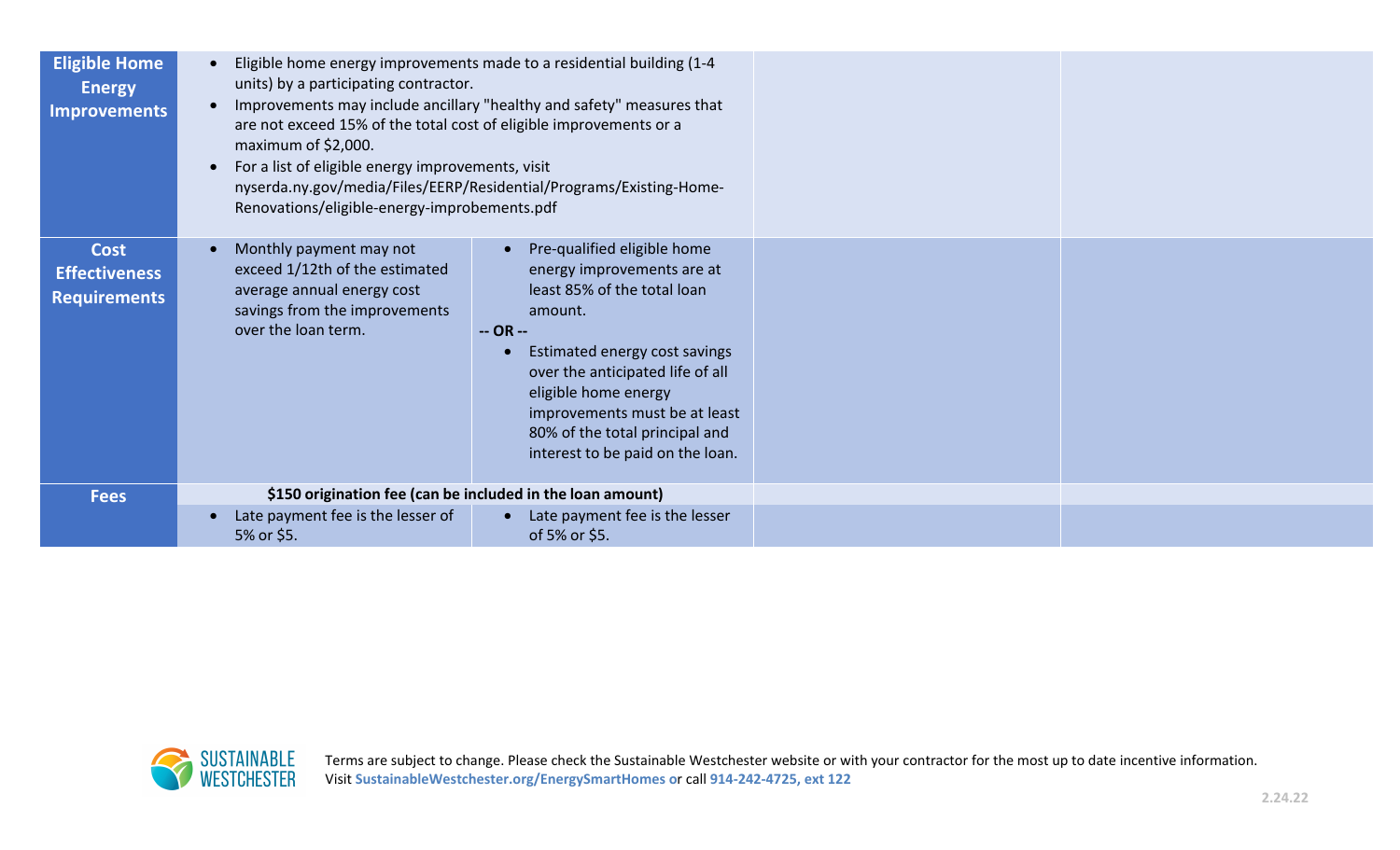|                   | <b>On-Bill Recovery Loan</b>                                                                                                                                                                                                                                                                                                                                                                                                                                                                                                                                                                     | <b>Smart Energy Loan</b>                                                                                                                                                                                     | <b>Companion Loan</b>                                                                                          | <b>Renewable Energy Tax Bridge Loan</b>                                                                     |
|-------------------|--------------------------------------------------------------------------------------------------------------------------------------------------------------------------------------------------------------------------------------------------------------------------------------------------------------------------------------------------------------------------------------------------------------------------------------------------------------------------------------------------------------------------------------------------------------------------------------------------|--------------------------------------------------------------------------------------------------------------------------------------------------------------------------------------------------------------|----------------------------------------------------------------------------------------------------------------|-------------------------------------------------------------------------------------------------------------|
|                   | Returned payment fee may be<br>charged by the utility as<br>authorized by the Public Service<br>Commission.<br>Past due balance on utility<br>$\bullet$<br>account may be subject to a<br>collection fee by the utility as<br>authorized by the Public Service<br>Commission.<br>If utility service is terminated,<br>borrower may be subject to a<br>reconnection fee from the utility.                                                                                                                                                                                                         | \$20 fee for returned payments.<br>$\bullet$<br>Collection fee of up to 22% of<br>amount due if not received<br>within 90 days of due date, as<br>authorized by State law.                                   |                                                                                                                |                                                                                                             |
| <b>Agreements</b> | Borrower must sign and have<br>$\bullet$<br>notarized a loan note with<br>NYSERDA.<br>All individuals or legal entity<br>$\bullet$<br>representatives named on the<br>property deed must sign and<br>have notarized an On-Bill<br>Recovery Program Declaration,<br>which will be filed by NYSERDA to<br>provide notice to any subsequent<br>purchaser of the property; the<br>Declaration is not a lien on the<br>property but is recorded in a<br>similar way as a mortgage to<br>provide notice to others of the<br>loan obligation.<br>Only one On-Bill Recovery Loan<br>per account allowed. | Borrower must sign a loan note<br>$\bullet$<br>with NYSERDA's loan originator.<br>When the loan is disbursed, it<br>$\bullet$<br>will be purchased by NYSERDA<br>and serviced by NYSERDA's loan<br>servicer. | If the borrower sells or transfers<br>the property, they remain<br>responsible for the balance of the<br>loan. | If the borrower sells or transfers the<br>property, they remain responsible<br>for the balance of the loan. |



Terms are subject to change. Please check the Sustainable Westchester website or with your contractor for the most up to date incentive information. Visit **SustainableWestchester.org/EnergySmartHomes o**r call **914-242-4725, ext 122**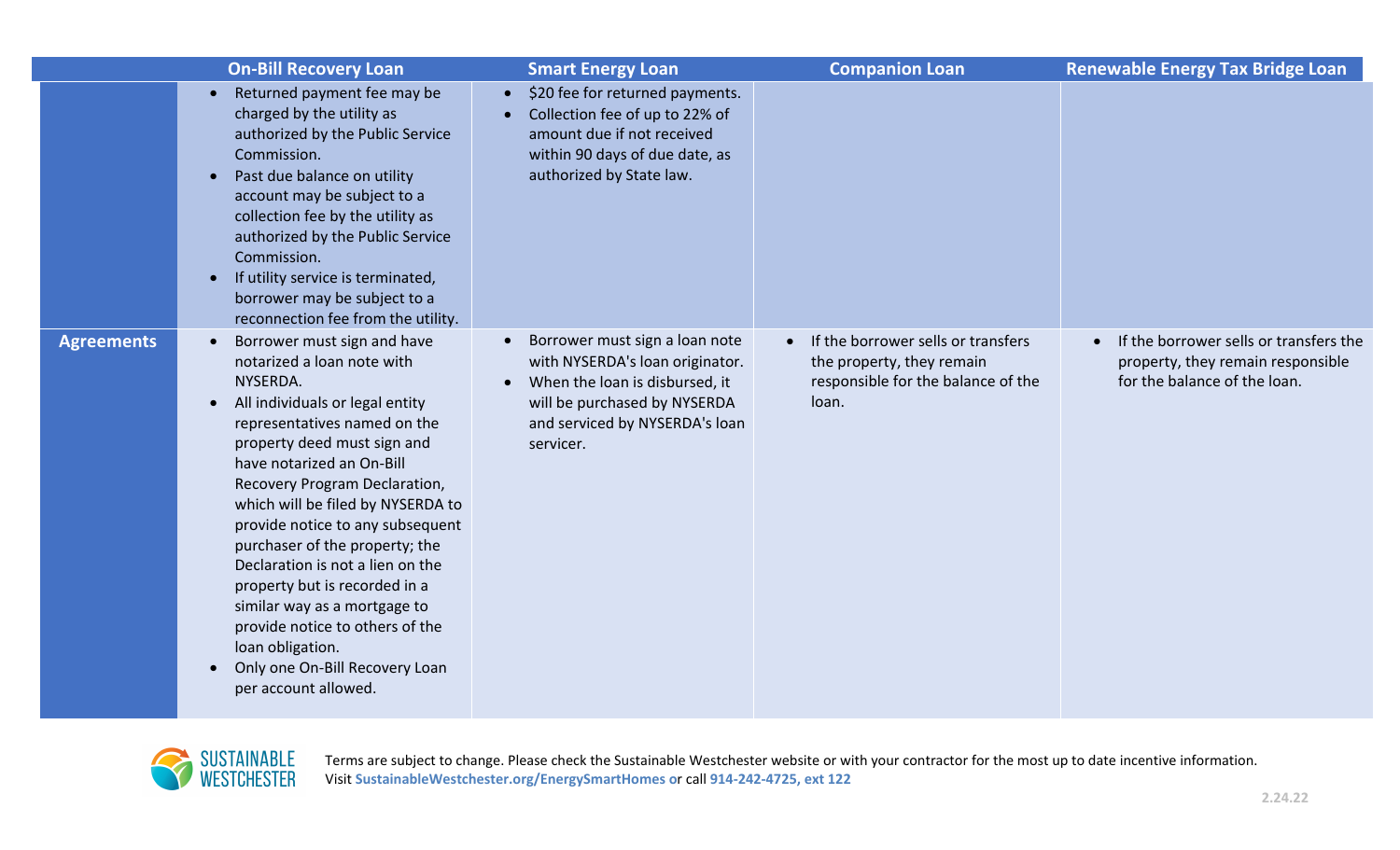# **Interest Rate Guidelines**

#### **Interest Rate Estimator**

If you do not qualify for the lower interest rate through NYSERDA's geo-eligibility, use the chart below to see which interest rate you qualify for using your household size and income range.

| <b>Household Size</b> | <b>Income Range</b>  | <b>On-Bill Recovery</b><br>(pay on utility bill) | <b>Smart Energy Loan</b><br>(pay by check) | <b>Smart Energy Loan</b><br>(pay by auto-payment) | <b>Companion Loan</b>         | <b>Renewable Energy</b><br><b>Tax Bridge Loan</b>                                                                                |
|-----------------------|----------------------|--------------------------------------------------|--------------------------------------------|---------------------------------------------------|-------------------------------|----------------------------------------------------------------------------------------------------------------------------------|
| 1 person              | \$95,550 and below   | 3.49%                                            | 3.99%                                      | 3.49%                                             |                               | The interest rate is<br>the same as the<br>determined interest<br>rate for the On-Bill<br>Recovery Loan or<br>Smart Energy Loan. |
|                       | Above \$\$98,550     | 6.99%                                            | 7.49%                                      | 6.99%                                             |                               |                                                                                                                                  |
| 2 persons             | $$109,200$ and below | 3.49%                                            | 3.99%                                      | 3.49%                                             |                               |                                                                                                                                  |
|                       | Above \$109,200      | 6.99%                                            | 7.49%                                      | 6.99%                                             | 6.49% pay by auto-<br>payment |                                                                                                                                  |
| 3 persons             | \$122,850 and below  | 3.49%                                            | 3.99%                                      | 3.49%                                             |                               |                                                                                                                                  |
|                       | Above \$122,850      | 6.99%                                            | 7.49%                                      | 6.99%                                             |                               |                                                                                                                                  |
| 4 persons             | \$136,425 and below  | 3.49%                                            | 3.99%                                      | 3.49%                                             |                               |                                                                                                                                  |
|                       | Above \$136,425      | 6.99%                                            | 7.49%                                      | 6.99%                                             | 6.99% pay by check            |                                                                                                                                  |
| 5 persons             | $$147,375$ and below | 3.49%                                            | 3.99%                                      | 3.49%                                             |                               |                                                                                                                                  |
|                       | Above \$147,375      | 6.99%                                            | 7.49%                                      | 6.99%                                             |                               |                                                                                                                                  |
| 6 persons             | $$166,272$ and below | 3.49%                                            | 3.99%                                      | 3.49%                                             |                               |                                                                                                                                  |
|                       | Above \$166,272      | 6.99%                                            | 7.49%                                      | 6.99%                                             |                               |                                                                                                                                  |

PLESE NOTE: Potential Lower Interest Rate – Find out via NYSERDA's Geo-Eligibility Tool

NYSERDA offers a geographic determination to qualify consumers for lower interest rates through the GJGNY Residential Financing Program. Using the Housing and Urban Development (HUD)Income Block Data, NYSERDA has identified Census Block Groups where census data reports that 50% or more of the population of the Census Block Group have a household income <=120% (Designated Areas). If an applicant's address is located within a Designated Area, he/she will be deemed eligible for the lower interest rate and will not have to provide documentation of household income. The applicant/co-applicant will still have to provide income documentation for debt-to-income calculation, if applicable, in accordance with NYSERDA's underwriting guidelines. To see if you qualify through geo-eligibility, visit https://www.nyserda.ny.gov/ny/lmi%20contractor.



Terms are subject to change. Please check the Sustainable Westchester website or with your contractor for the most up to date incentive information. Visit **SustainableWestchester.org/EnergySmartHomes o**r call **914-242-4725, ext 122**